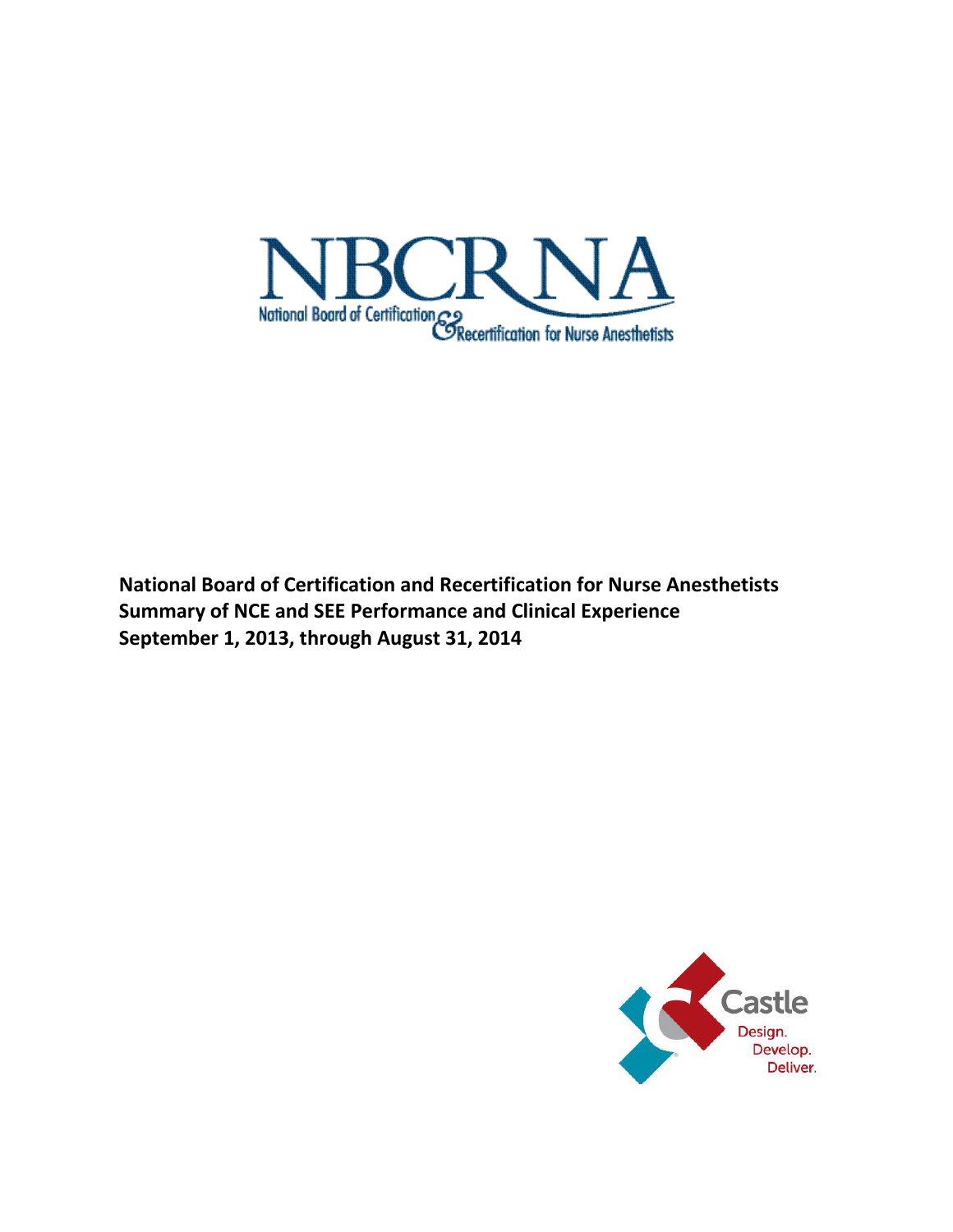# **Table of Contents**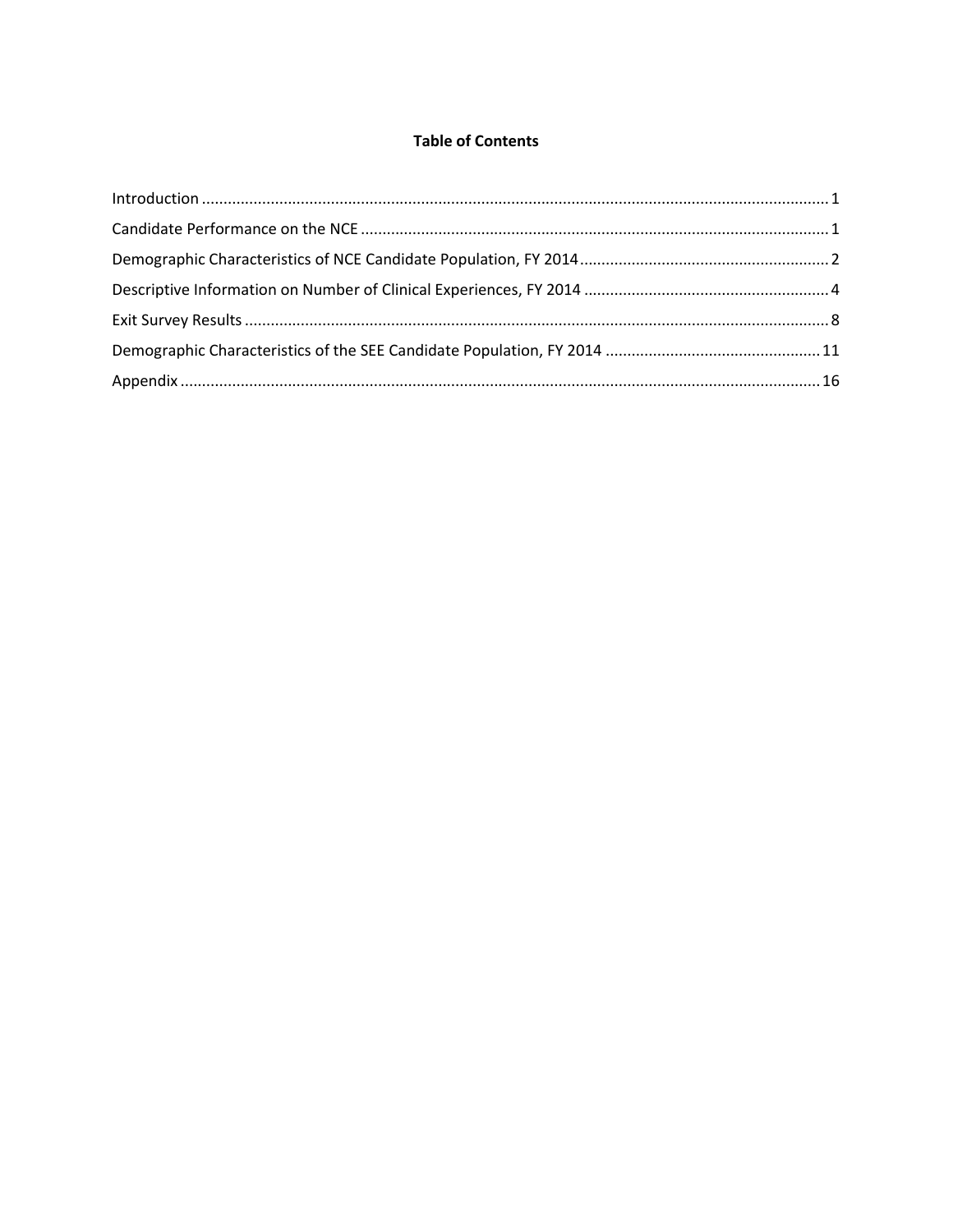#### <span id="page-2-0"></span>**Introduction**

This report presents a summary of information on individual performance on the National Certification Examination (NCE) and the Self-Evaluation Examination (SEE) over the time frame of NBCRNA's fiscal year 2014 (FY 2014), September 1, 2013, through August 31, 2014.

Performance on the NCE is summarized first, with pass/fail outcomes presented according to several demographic variables: gender, age, clinical background, and type of graduate degree. In addition, an analysis of candidates' responses on a satisfaction survey administered at the end of the NCE is presented. The survey requested information pertaining to candidates' satisfaction with their registration and test experience. Descriptive statistics (e.g., mean, standard deviation) are then provided for the number of cases performed in various clinical areas by graduates of nurse anesthesia educational program during FY 2014.

Information about scores for the SEE is presented in the last part of the report, summarizing performance by gender, age, clinical background, type of graduate degree, and year in program.

#### <span id="page-2-1"></span>**Candidate Performance on the NCE**

The information in Table 1 addresses the performance of candidates on the NCE during the fiscal year reporting period. Pass rates appear separately for first-time and repeat candidates. The pass rate for the 2,445 first-time candidates is 87.8%. The pass rate is lower for repeat examinees. First-time examinee pass rates since 2007 for the NCE can be found in Table A1 in the Appendix of this report. Also, NCE total scores and domain-level information for first-time candidates can be found in Table A2 of the Appendix.

| <b>First-Time Candidates</b> |       | <b>Frequency</b> | Percent |
|------------------------------|-------|------------------|---------|
|                              | Pass  | 2146             | 87.8%   |
|                              | Fail  | 299              | 12.2%   |
|                              | Total | 2445             | 100.0%  |
|                              |       |                  |         |
| <b>Repeat Candidates</b>     |       | <b>Frequency</b> | Percent |
|                              | Pass  | 283              | 63.7%   |
|                              | Fail  | 161              | 36.3%   |

#### **Table 1. Pass/Fail Summary for NCE Candidates, FY 2014**

On January 1, 2014, the NBCRNA implemented a new passing standard ("cut score") on the NCE. It is the NBCRNA's policy to periodically re-evaluate the appropriateness of the NCE passing standard, as part of the process to assure that the examination keeps current with changes in the field of nurse anesthesia. Tables 1a and 1b (next page) contain the pass/fail information for FY 2014 before (1a) and after (1b) the implementation of the new passing standard.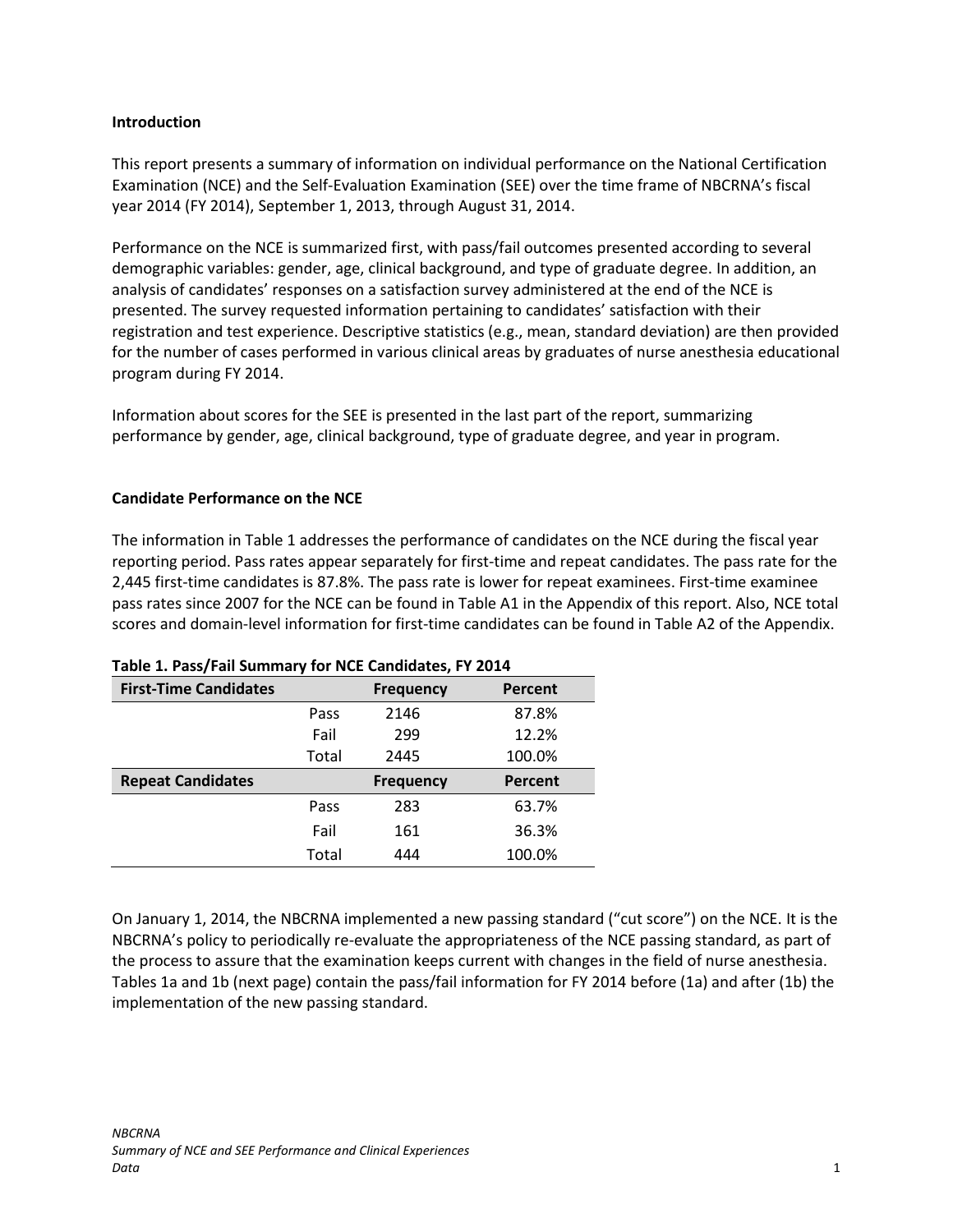| <b>First-Time Candidates</b> |       | <b>Frequency</b> | Percent |
|------------------------------|-------|------------------|---------|
|                              | Pass  | 1106             | 89.1%   |
|                              | Fail  | 135              | 10.9%   |
|                              | Total | 1241             | 100.0%  |
|                              |       |                  |         |
| <b>Repeat Candidates</b>     |       | <b>Frequency</b> | Percent |
|                              | Pass  | 84               | 62.2%   |
|                              | Fail  | 51               | 37.8%   |

#### **Table 1a. Pass/Fail Summary for NCE Candidates, FY 2014, Before 1/1/2014**

# **Table 1b. Pass/Fail Summary for NCE Candidates, FY 2014, 1/1/2014 and After**

| <b>First-Time Candidates</b> |       | <b>Frequency</b> | Percent |
|------------------------------|-------|------------------|---------|
|                              | Pass  | 1040             | 86.4%   |
|                              | Fail  | 164              | 13.6%   |
|                              | Total | 1204             | 100.0%  |
| <b>Repeat Candidates</b>     |       | <b>Frequency</b> | Percent |
|                              | Pass  | 199              | 64.4%   |
|                              | Fail  | 110              | 35.6%   |
|                              |       |                  |         |

Table 2 shows the distribution of test length and pass/fail status. Only first-time candidates are included in Table 2. The majority (62.0%) passed the test in 70 items (not including the 30 unscored pretest items). Only 3.0% of NCE candidates failed the test in 70 items. Approximately 17.5% of the candidates took the maximum test length of 140 items.

|                         | <b>Frequency</b> | Percent |
|-------------------------|------------------|---------|
| Pass in 70 items        | 1515             | 62.0%   |
| Pass in 71 to 139 items | 351              | 14.4%   |
| Pass in 140 items       | 280              | 11.4%   |
| Fail in 70 items        | 73               | 3.0%    |
| Fail in 71 to 139 items | 79               | 3.2%    |
| Fail in 140 items       | 147              | 6.0%    |
| Total                   | 2445             | 100.0%  |

#### **Table 2. Pass/Fail Summary by Test Length for First-Time NCE Candidates, FY 2014**

#### <span id="page-3-0"></span>**Demographic Characteristics of NCE Candidate Population, FY 2014**

The next several tables present pass rates on the NCE grouped by gender, age, clinical background, and degree earned. Only first-time candidates are included in these tables. Table 3 indicates that approximately 62.2% of the NCE candidates were female and 37.8% were male. The pass rates between males and females were almost equal.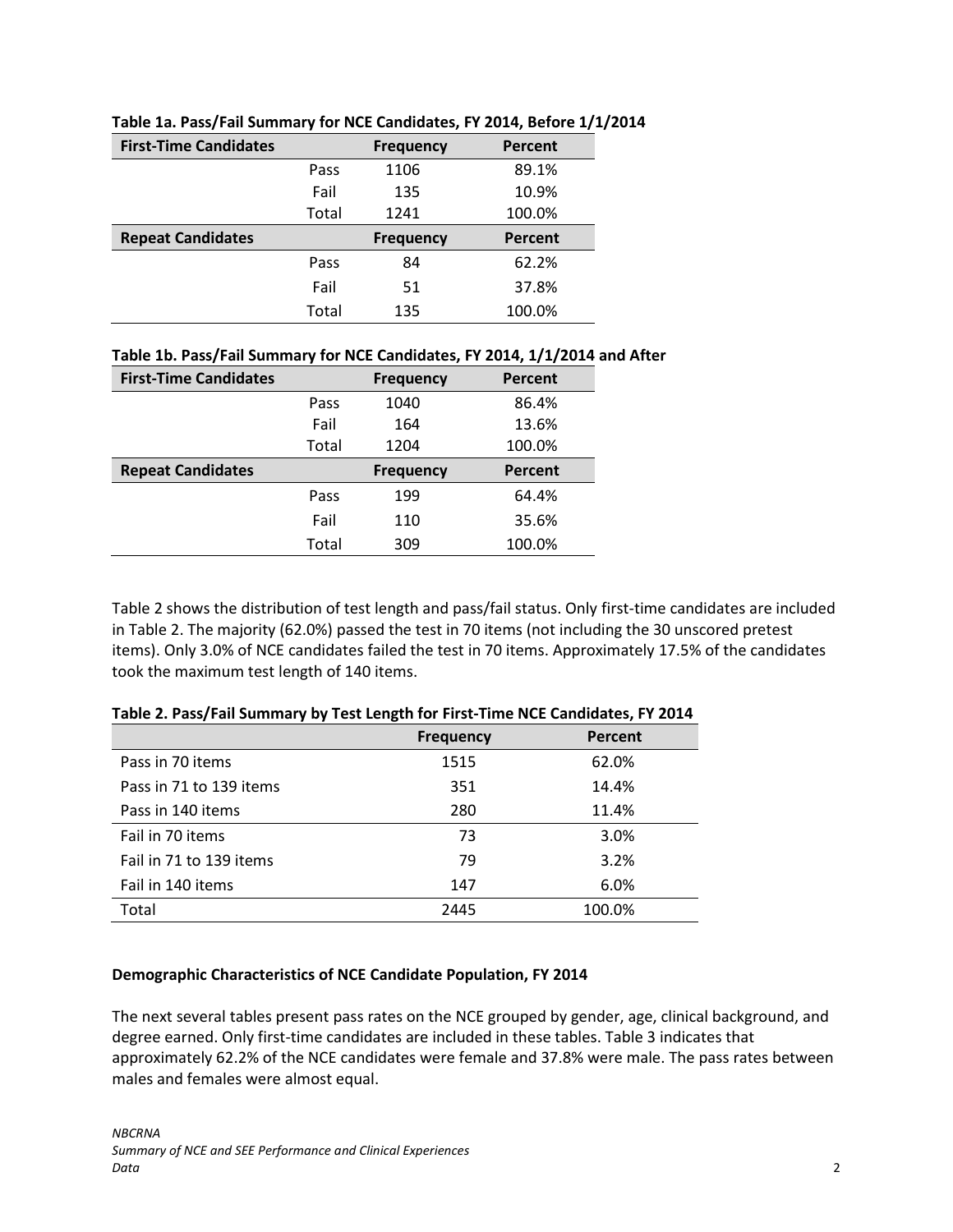|        |      | Pass           |     | Fail           |      | <b>Total</b> |
|--------|------|----------------|-----|----------------|------|--------------|
| Gender | N    | <b>Percent</b> | N   | <b>Percent</b> | N    | Percent      |
| Female | 1317 | 86.6%          | 204 | 13.4%          | 1521 | 100.0%       |
| Male   | 829  | 89.7%          | 95  | 10.3%          | 924  | 100.0%       |
| Total  | 2146 | 87.8%          | 299 | 12.2%          | 2445 | 100.0%       |

**Table 3. Gender of NCE Candidates, FY 2014**

Table 4 presents the pass rate by age group. The pass rate decreased as examinee age increased. The average age of the FY 2014 NCE candidates was 32.7 years.

|            | Pass |         |     | Fail    | <b>Total</b> |         |  |
|------------|------|---------|-----|---------|--------------|---------|--|
| Age        | N    | Percent | N   | Percent | N            | Percent |  |
| Under 30   | 848  | 92.4%   | 70  | 7.6%    | 918          | 100.0%  |  |
| $30 - 35$  | 879  | 86.8%   | 134 | 13.2%   | 1013         | 100.0%  |  |
| 36-39      | 215  | 82.7%   | 45  | 17.3%   | 260          | 100.0%  |  |
| 40 or more | 204  | 80.3%   | 50  | 19.7%   | 254          | 100.0%  |  |
| Total      | 2146 | 87.8%   | 299 | 12.2%   | 2445         | 100.0%  |  |

## **Table 4. Age of NCE Candidates, FY 2014**

Table 5 displays pass rates for candidates' clinical background. About one-fourth of the candidates reported their clinical background as ICU/CCU (26.5%).

| <b>Clinical</b>   |      | Pass           |     | Fail    |      | <b>Total</b>   |
|-------------------|------|----------------|-----|---------|------|----------------|
| <b>Background</b> | N    | <b>Percent</b> | N   | Percent | N    | <b>Percent</b> |
| CCU               | 225  | 89.6%          | 26  | 10.4%   | 251  | 100.0%         |
| ER                | 56   | 87.5%          | 8   | 12.5%   | 64   | 100.0%         |
| ICU/CCU           | 564  | 87.0%          | 84  | 13.0%   | 648  | 100.0%         |
| <b>MICU</b>       | 295  | 84.5%          | 54  | 15.5%   | 349  | 100.0%         |
| <b>NEURO ICU</b>  | 89   | 93.7%          | 6   | 6.3%    | 95   | 100.0%         |
| <b>NICU</b>       | 36   | 76.6%          | 11  | 23.4%   | 47   | 100.0%         |
| <b>OR</b>         | 50   | 82.0%          | 11  | 18.0%   | 61   | 100.0%         |
| PACU              | 21   | 80.8%          | 5   | 19.2%   | 26   | 100.0%         |
| <b>PICU</b>       | 83   | 93.3%          | 6   | 6.7%    | 89   | 100.0%         |
| SICU              | 493  | 91.0%          | 49  | 9.0%    | 542  | 100.0%         |
| Trauma ICU        | 228  | 85.7%          | 38  | 14.3%   | 266  | 100.0%         |
| Other             | 6    | 85.7%          | 1   | 14.3%   | 7    | 100.0%         |
| Total             | 2146 | 87.8%          | 299 | 12.2%   | 2445 | 100.0%         |

#### **Table 5. Clinical Background of NCE Candidates, FY 2014**

Table 6 displays pass rates by degree attained. Over half (51.8%) of the FY 2014 first-time NCE examinees attained the MSN degree. There were no "Post-Masters Certificate" NCE candidates during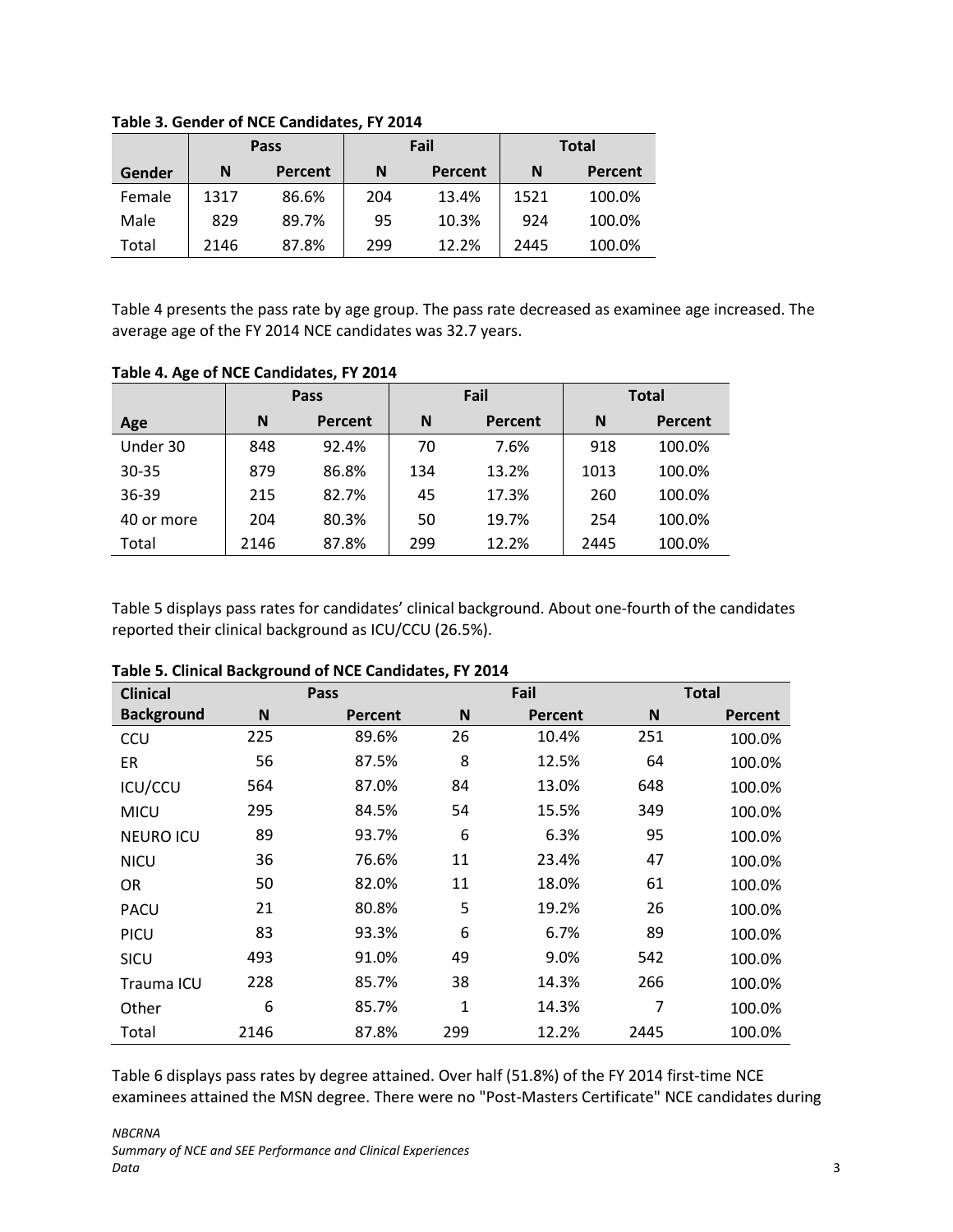this reporting period. Pass rate comparisons between different clinical settings (Table 5) and degree (Table 6) should be made with caution because some demographic subgroups feature small sample sizes.

| <b>Degree Upon</b>      | Pass |         |     | Fail    | <b>Total</b> |         |
|-------------------------|------|---------|-----|---------|--------------|---------|
| <b>Completion</b>       | N    | Percent | N   | Percent | N            | Percent |
| <b>MS Nursing Major</b> | 1124 | 88.8%   | 142 | 11.2%   | 1266         | 100.0%  |
| MS Nurse Anesthesia     | 699  | 86.8%   | 106 | 13.2%   | 805          | 100.0%  |
| <b>Other Masters</b>    | 232  | 87.2%   | 34  | 12.8%   | 266          | 100.0%  |
| <b>Doctoral Degree</b>  | 91   | 84.3%   | 17  | 15.7%   | 108          | 100.0%  |
| Total                   | 2146 | 87.8%   | 299 | 12.2%   | 2445         | 100.0%  |

| Table 6. Types of Graduate Degrees Reported by NCE Candidates, FY 2014 |
|------------------------------------------------------------------------|
|------------------------------------------------------------------------|

#### <span id="page-5-0"></span>**Descriptive Information on Number of Clinical Experiences, FY 2014**

The tables in this section report data collected about the number of anesthesia cases performed in clinical areas, as submitted by program directors to the NBCRNA for individuals completing nurse anesthesia programs in the reporting period. These data reflect records of clinical experiences submitted for individuals with a graduation date in the fiscal year reporting period, and not the sample of NCE candidates during this time frame. As a result, sample sizes presented in this section will not necessarily be equal to the number of first-time NCE candidates as reported in Tables 1 through 6. Tables 7 through 17 represent frequency distributions for each specific area. The organization of the tables aligns to the headings and subheadings in the Record of Clinical Experience form (see the "Record of Clinical Experience" in the Appendix).

The columns are the same in Tables 7 through 17, presenting the following information:

- The first column contains the clinical area in which cases were performed.
- The *Number (N)* column represents the number of records submitted in the reporting period.
- The *Total Number of Cases* column indicates the minimum number of cases that must be completed by an applicant in order to be deemed eligible to take the NCE. If, within a given clinical area, cases were not required, but rather preferred, the suggested number of cases is indicated in the brackets ([ ]). If a minimum number of cases is neither required nor preferred, a "0" is entered in this column. Please refer to the Appendix for a copy of the "Record of Clinical Experience," which documents the required number of cases in each clinical area.
- The *Mean* column indicates the average number of cases reported on the FY 2014 records.
- The *Standard Deviation* column describes the dispersion in the number of cases reported on the FY 2014 records.
- The *Median* column indicates the median number of cases (50<sup>th</sup> percentile) reported on the records in the reporting period. Half the records contained values higher than this number, and half contained a value below this number.
- The *Minimum* column indicates the smallest number of cases reported on the FY 2014 records.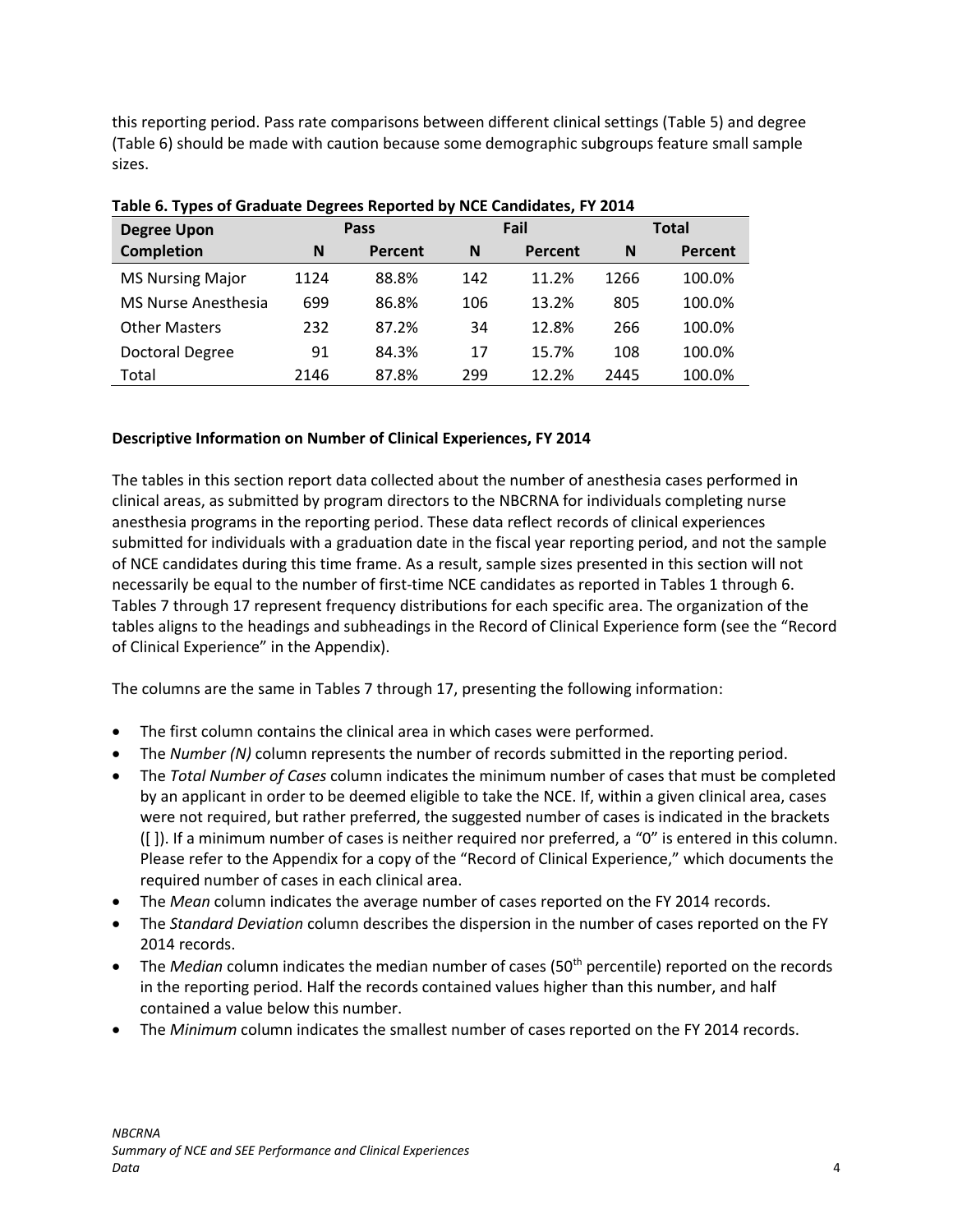# **Table 7. Sections I, II and III: Clinical Experience**

|                                  |      | Number of             |             | <b>Standard</b>  |               |                |
|----------------------------------|------|-----------------------|-------------|------------------|---------------|----------------|
| Area                             | N    | <b>Cases Required</b> | <b>Mean</b> | <b>Deviation</b> | <b>Median</b> | <b>Minimum</b> |
| <b>Total Number of Cases</b>     | 1855 | 550                   | 857.4       | 165.1            | 829           | 557            |
| <b>Total Hours of Anesthesia</b> | 1855 | 0                     | 1683.6      | 399.4            | 1620          | 844            |
| <b>Total Clinical Hours</b>      | 1855 | 0                     | 2609.3      | 515.0            | 2559          | 1045           |

#### **Table 8. Section IV: Patient Physical Status**

|                |      | <b>Number of Cases</b>      |             | <b>Standard</b>  |               |                |
|----------------|------|-----------------------------|-------------|------------------|---------------|----------------|
| Area           | N    | <b>Required [Preferred]</b> | <b>Mean</b> | <b>Deviation</b> | <b>Median</b> | <b>Minimum</b> |
| Class I        | 1855 |                             | 97.6        | 42.8             | 91            | 12             |
| Class II       | 1855 |                             | 398.6       | 109.8            | 385           | 91             |
| Class III & IV | 1855 | 100                         | 363.8       | 111.9            | 353           | 102            |
| Class V        | 1855 | [5]                         | 3.1         | 3.7              |               |                |

#### **Table 9. Section V: Special Cases**

|                          |      | <b>Number of Cases</b> |             |                  |               |                |
|--------------------------|------|------------------------|-------------|------------------|---------------|----------------|
|                          |      | <b>Required</b>        |             | <b>Standard</b>  |               |                |
| Area                     | N    | [Preferred]            | <b>Mean</b> | <b>Deviation</b> | <b>Median</b> | <b>Minimum</b> |
| Geriatric, 65+ years     | 1855 | 50                     | 219.6       | 79.4             | 208           | 54             |
| Pediatric, 2-12 years    | 1855 | 25                     | 72.2        | 37.3             | 65            | 25             |
| Pediatric, under 2 years | 1855 | 10                     | 24.0        | 13.4             | 21            | 10             |
| Neonatal, under 4 weeks  | 1855 | [5]                    | 1.9         | 2.6              | $\mathbf{1}$  | 0              |
| Trauma/Emergency         | 1855 | 30                     | 59.8        | 25.0             | 54            | 30             |
| Ambulatory/Outpatient    | 1855 | 100                    | 424.7       | 168.4            | 402           | 103            |
| <b>Obstetrical Mgmt.</b> | 1855 | 30                     | 79.1        | 48.5             | 66            | 30             |

# **Table 10. Section VI: Position Categories**

|                |      | <b>Number of Cases</b> |             | <b>Standard</b>  |               |                |
|----------------|------|------------------------|-------------|------------------|---------------|----------------|
| Area           | N    | <b>Required</b>        | <b>Mean</b> | <b>Deviation</b> | <b>Median</b> | <b>Minimum</b> |
| Prone          | 1855 | 20                     | 52.8        | 26.8             | 47            | 20             |
| Lithotomy      | 1855 | 25                     | 87.1        | 31.8             | 84            | 25             |
| Lateral        | 1855 | 5                      | 79.8        | 50.4             | 67            | 6              |
| <b>Sitting</b> | 1855 | 5                      | 26.2        | 21.8             | 19            |                |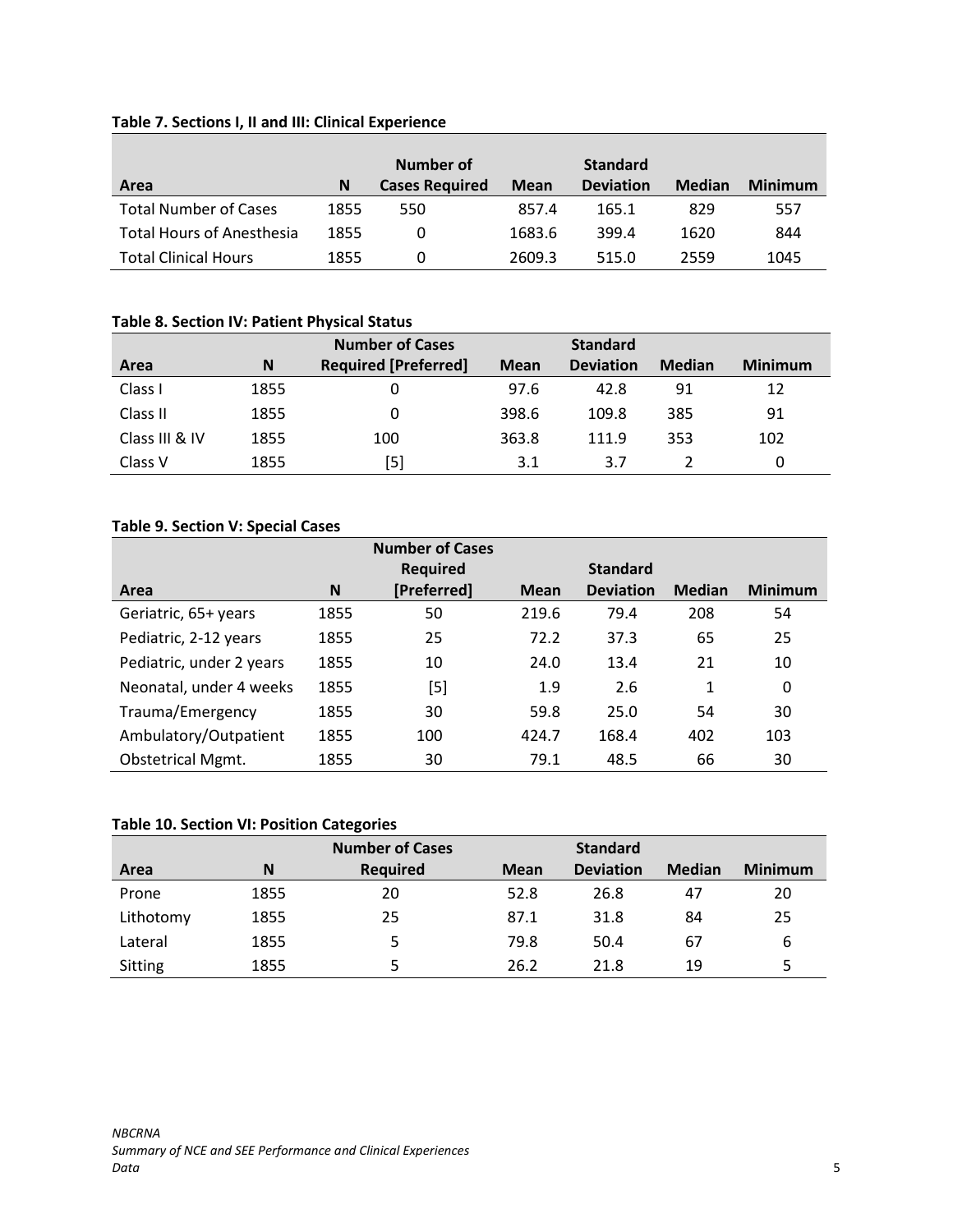|                      |      | <b>Number of Cases</b> |             | <b>Standard</b>  |               |                |
|----------------------|------|------------------------|-------------|------------------|---------------|----------------|
| Area                 | N    | <b>Required</b>        | <b>Mean</b> | <b>Deviation</b> | <b>Median</b> | <b>Minimum</b> |
| Intra-abdominal      | 1855 | 75                     | 185.3       | 61.8             | 175           | 75             |
| Extrathoracic        | 1855 | 15                     | 35.4        | 16.3             | 32            | 15             |
| Extremities          | 1855 | 50                     | 167.5       | 59.7             | 160           | 50             |
| Perineal             | 1855 | 15                     | 96.2        | 49.3             | 87            | 15             |
| Head, Extracranial   | 1855 | 15                     | 67.2        | 32.0             | 63            | 15             |
| Head, Intracranial   | 1855 | 5                      | 14.2        | 7.7              | 12            | 5              |
| Head, Oropharyngeal  | 1855 | 20                     | 87.0        | 51.8             | 76            | 20             |
| Intrathoracic        | 1855 | 15                     | 35.2        | 14.7             | 32            | 15             |
| Heart                | 1855 | 5                      | 18.3        | 10.6             | 16            | 5              |
| Lung                 | 1855 | 5                      | 11.2        | 5.6              | 10            | 5              |
| Intrathoracic, Other | 1855 | 0                      | 5.8         | 5.5              | 4             | 0              |
| <b>Neck</b>          | 1855 | 5                      | 22.9        | 10.6             | 21            | 5              |
| Neuroskeletal        | 1855 | 20                     | 44.5        | 24.6             | 39            | 20             |
| Vascular             | 1855 | 10                     | 36.7        | 17.4             | 33            | 10             |
| Other                | 1855 | 0                      | 42.1        | 52.0             | 25            | 0              |

#### **Table 11. Section VII: Anatomical Categories**

# **Table 12. Section VIII: Pharmacological Agents**

|                                      |      | <b>Number</b>   |             |                  |               |                |
|--------------------------------------|------|-----------------|-------------|------------------|---------------|----------------|
|                                      |      | of Cases        |             | <b>Standard</b>  |               |                |
| Area                                 | N    | <b>Required</b> | <b>Mean</b> | <b>Deviation</b> | <b>Median</b> | <b>Minimum</b> |
| <b>Inhalation Agents</b>             | 1855 | 200             | 588.2       | 128.0            | 580           | 210            |
| <b>Intravenous Induction Agents</b>  | 1855 | 200             | 677.5       | 166.8            | 652           | 229            |
| Intravenous Agents, Muscle Relaxants | 1855 | 200             | 446.0       | 119.0            | 428           | 205            |
| Intravenous Agents, Opioids          | 1855 | 200             | 703.9       | 153.4            | 686           | 214            |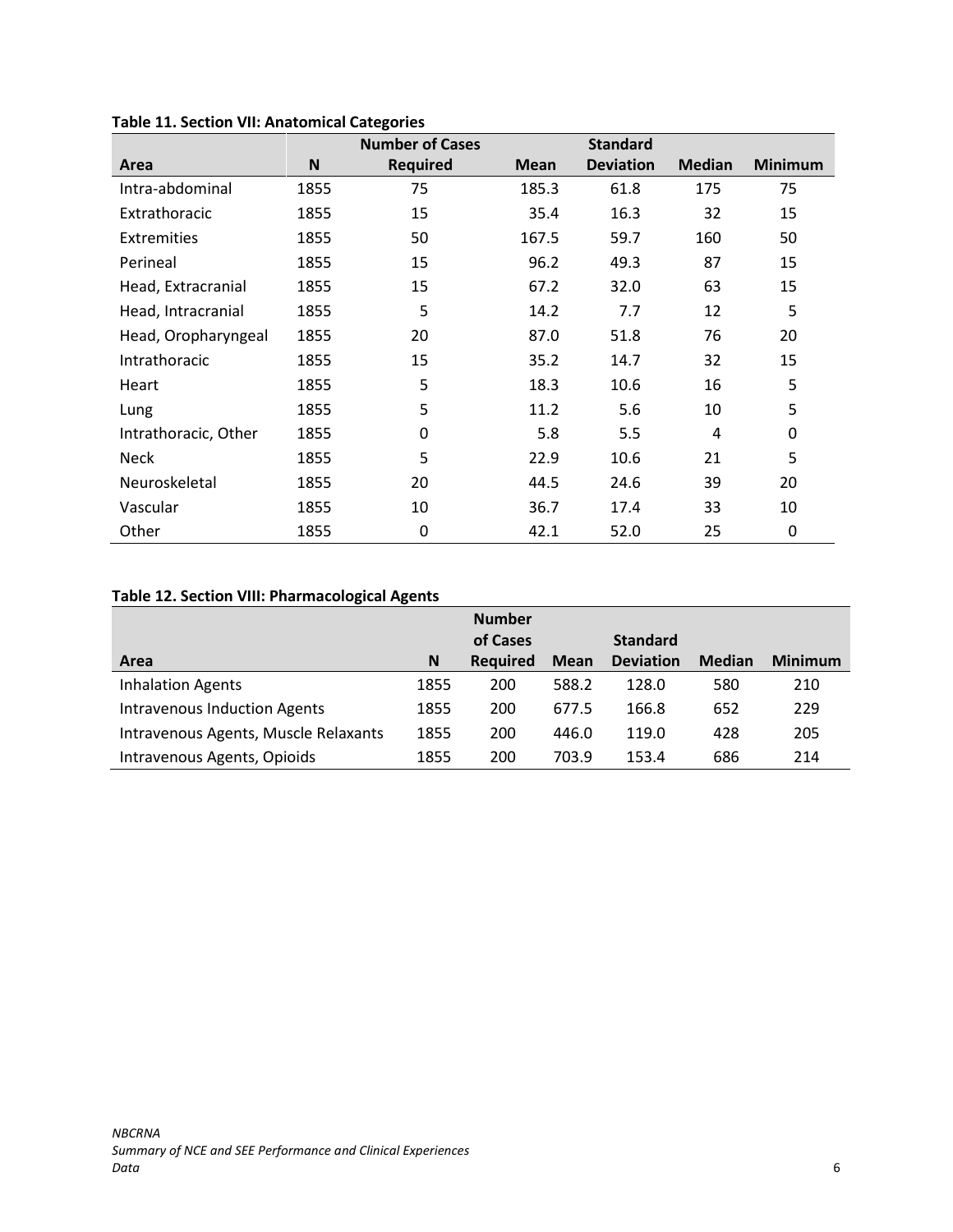|                                  |      | <b>Number of</b>      |             |                  |               |                |
|----------------------------------|------|-----------------------|-------------|------------------|---------------|----------------|
|                                  |      | <b>Cases Required</b> |             | <b>Standard</b>  |               |                |
| Area                             | N    | [Preferred]           | <b>Mean</b> | <b>Deviation</b> | <b>Median</b> | <b>Minimum</b> |
| General Anesthesia               | 1855 | 350                   | 601.1       | 134.1            | 585           | 350            |
| Intravenous Induction            | 1855 | 200                   | 504.9       | 130.1            | 488           | 200            |
| Inhalation Induction             | 1855 | 10                    | 90.5        | 48.1             | 79            | 12             |
| Mask Management                  | 1855 | 25                    | 65.1        | 73.3             | 45            | 25             |
| Laryngeal Mask Airway            | 1855 | 25                    | 111.3       | 53.8             | 105           | 25             |
| Tracheal Intubation/Oral         | 1855 | 200                   | 385.5       | 85.7             | 375           | 206            |
| <b>Tracheal Intubation/Nasal</b> | 1855 | $[10]$                | 16.3        | 13.3             | 13            | $\Omega$       |
| Total Intravenous Anesthesia     | 1855 | 10                    | 46.4        | 47.5             | 30            | 10             |
| Emergence from Anesthesia        | 1855 | 200                   | 562.2       | 187.3            | 539           | 206            |
| Monitored Anesthesia Care        | 1855 | 25                    | 153.8       | 89.2             | 133           | 26             |
| Regional/Management              | 1855 | 30                    | 112.2       | 59.7             | 100           | 30             |
| Administration                   | 1855 | 25                    | 105.8       | 57.5             | 92            | 25             |
| Spinal                           | 1855 | 1                     | 41.5        | 25.2             | 36            | 1              |
| Epidural                         | 1855 | $\mathbf{1}$          | 39.1        | 28.0             | 34            | $\mathbf{1}$   |
| Peripheral                       | 1855 | 1                     | 25.3        | 28.4             | 16            | 1              |

# **Table 13. Section IX: Methods of Anesthesia**

#### **Table 14. Section X: Arterial Technique**

| Area                                        | N    | <b>Number</b><br>of Cases<br><b>Required</b> | <b>Mean</b> | <b>Standard</b><br><b>Deviation</b> | <b>Median</b> | <b>Minimum</b> |
|---------------------------------------------|------|----------------------------------------------|-------------|-------------------------------------|---------------|----------------|
| Arterial Puncture/Catheter<br>Insertion     | 1855 | 25                                           | 55.2        | 25.8                                | 49            | 25             |
| Intra-arterial Blood Pressure<br>Monitoring | 1855 | 25                                           | 78.2        | 37.2                                | 72            | 25             |

#### **Table 15. Section XI: Central Venous Pressure Catheter**

|            |      | <b>Number of Cases</b> |      | <b>Standard</b>  |               |                |
|------------|------|------------------------|------|------------------|---------------|----------------|
| Area       | Ν    | Reauired               | Mean | <b>Deviation</b> | <b>Median</b> | <b>Minimum</b> |
| Placement  | 1855 |                        | 12.9 | 10.1             | 10            | 5.             |
| Monitoring | 1855 | 15                     | 27.5 | 12.8             | 24            | 15             |

## **Table 16 Section XII: Pulmonary Artery Catheter**

| Area       |      | <b>Number of Cases Preferred</b> | <b>Mean</b> | Standard<br><b>Deviation</b> | <b>Median</b> | <b>Minimum</b> |
|------------|------|----------------------------------|-------------|------------------------------|---------------|----------------|
| Placement  | 1855 | [5]                              |             |                              |               |                |
| Monitoring | 1855 | 10 <sup>1</sup>                  | 14.0        | 9.6                          |               |                |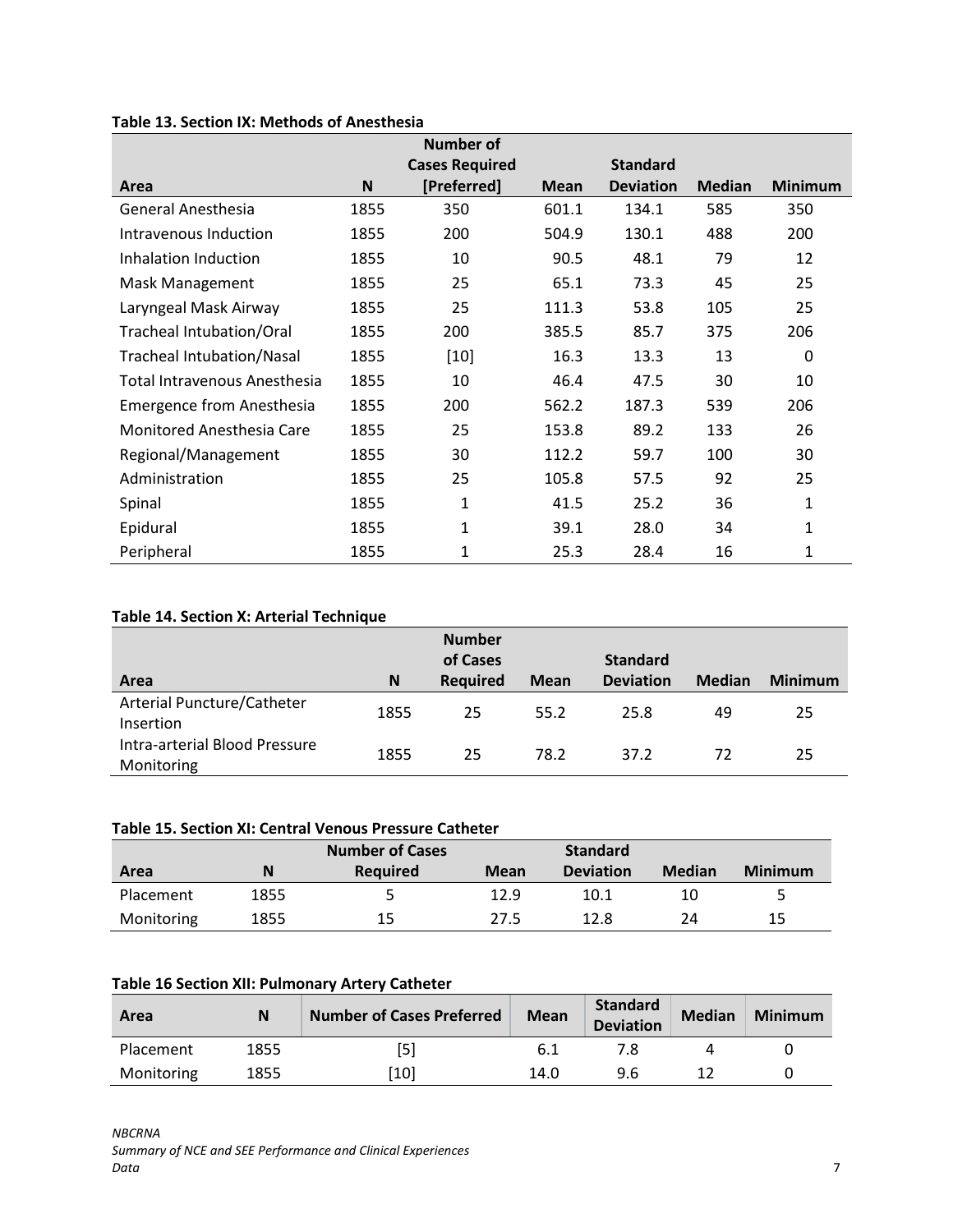|  |  |  | <b>Table 17. Section XIII: Other</b> |  |  |
|--|--|--|--------------------------------------|--|--|
|--|--|--|--------------------------------------|--|--|

|                                                             |      | <b>Number of Cases</b> |             |                  |                |                |
|-------------------------------------------------------------|------|------------------------|-------------|------------------|----------------|----------------|
|                                                             |      | <b>Required</b>        |             | <b>Standard</b>  |                |                |
| Area                                                        | N    | [Preferred]            | <b>Mean</b> | <b>Deviation</b> | <b>Median</b>  | <b>Minimum</b> |
| Intravenous Catheter<br>Placement                           | 1855 | 100                    | 231.8       | 138.0            | 186            | 100            |
| <b>Mechanical Ventilation</b>                               | 1855 | 200                    | 470.9       | 110.1            | 469            | 204            |
| Pain Management<br>(Acute/Chronic)                          | 1855 | $[10]$                 | 17.1        | 31.7             | $\overline{7}$ | 0              |
| Alternative Airway<br>Management/Total                      | 1855 | 10                     | 51.2        | 27.7             | 46             | 10             |
| Alternative Airway Mgmt.<br>Techniques: Fiberoptic<br>Total | 1855 | 5                      | 18.3        | 14.4             | 14             | 5              |
| Alternative Airway Mgmt.<br><b>Techniques: Other</b>        | 1855 | 5                      | 33.0        | 23.2             | 29             | 5              |

#### <span id="page-9-0"></span>**Exit Survey Results**

Candidates are important sources of information in NBCRNA's ongoing evaluation of the examination process. Candidates are asked to complete a post-examination survey regarding their testing experience. The post-examination survey consists of the following:

- Seven statements related to pre-examination activities such as registration and scheduling, locating the testing center, and interaction with test center staff;
- Nine statements related to aspects of the examination experience such as readability, fairness of test questions, and use of testing software;
- Six statements related to examinee perception of the Alternative Question Formats; and
- Three statements related to exam preparation.

The majority of the survey questions make use of a Likert-type rating scale by which respondents may indicate their level of agreement with the statement given. For the purposes of this report, the Likert response categories, *Strongly Agree* and *Agree* are combined into a single Agree category, and *Strongly Disagree* and *Disagree* are combined into *Disagree*. The survey questions and format were developed by NBCRNA and representatives from its test administration vendor, Pearson VUE, Inc. Completion of the survey is not required as part of the examination process and is not part of the three-hour time limit. Respondents do not always answer all of the questions on the survey, as reflected by the unequal sample size across questions.

Responses to the survey questions were analyzed based on a sample of NCE test takers who were administered the exit survey during the period of September 1, 2013, through August 31, 2014. After each test administration, the test taker can contact the NBCRNA office to address any problems or concerns related to the NCE.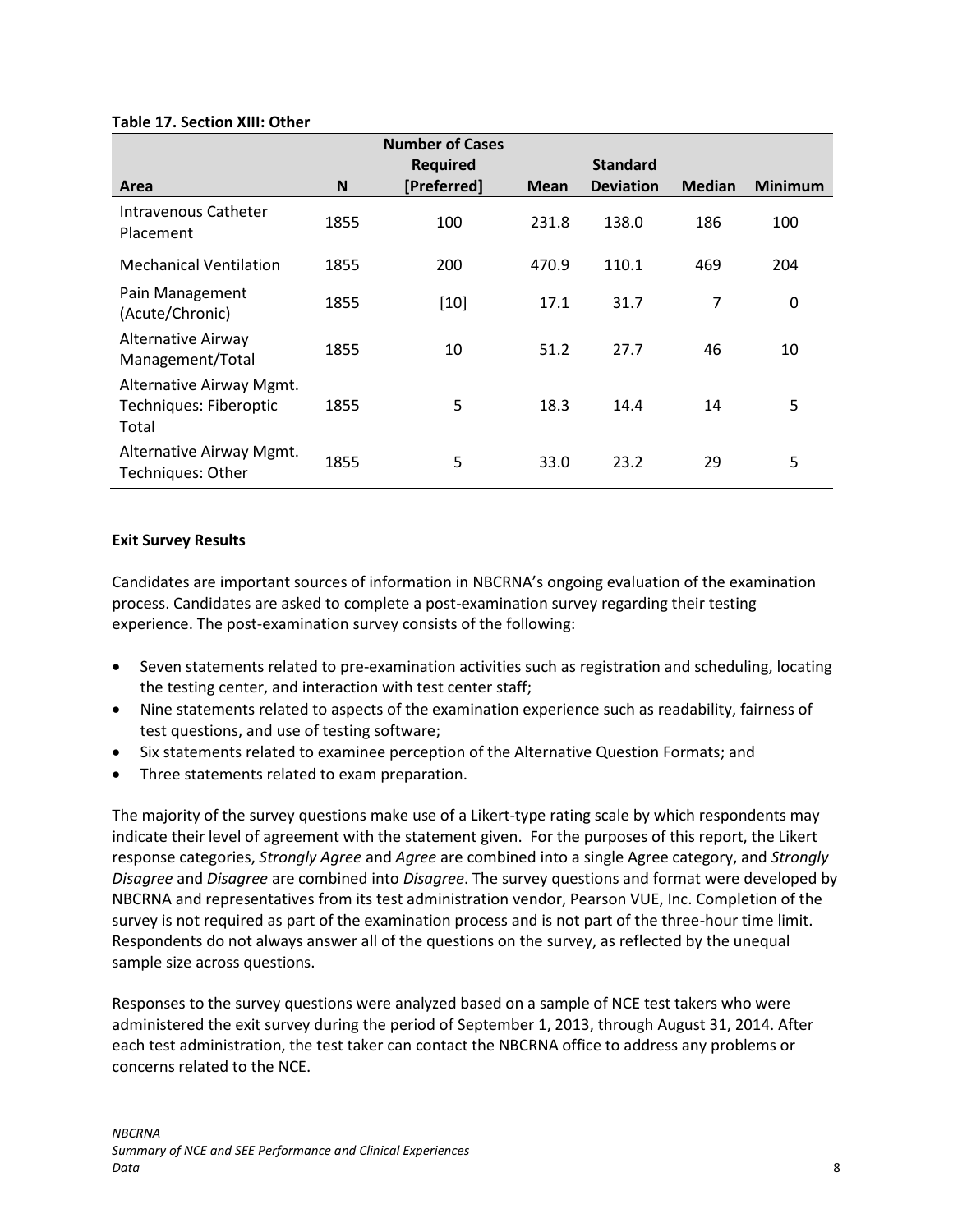The first seven statements pertain to pre-examination scheduling and registration activities. About 93.2% of NCE candidates who answered the survey during the reporting period indicated that they scheduled their examination on the Internet. Responses to the other six survey questions are summarized in Table 18.

|                                                                                                            | Agree |         | <b>Disagree</b> |         |  |
|------------------------------------------------------------------------------------------------------------|-------|---------|-----------------|---------|--|
| <b>Survey Question</b>                                                                                     | Count | Percent | Count           | Percent |  |
| I was able to schedule an acceptable test date.                                                            | 2675  | 90.4%   | 284             | 9.6%    |  |
| I was able to schedule an acceptable test center<br>location.                                              | 2751  | 93.2%   | 201             | 6.8%    |  |
| The Exam Reservation process was easy to use.                                                              | 2916  | 98.7%   | 37              | 1.3%    |  |
| The test center was easy to locate.                                                                        | 2842  | 96.1%   | 114             | 3.9%    |  |
| The Test Center Staff was helpful and<br>knowledgeable.                                                    | 2929  | 99.1%   | 26              | 0.9%    |  |
| The testing center Registration/Check-In Process<br>was handled in a professional and efficient<br>manner. | 2898  | 98.1%   | 55              | 1.9%    |  |

**Table 18. Responses to Survey Questions: Scheduling and Registration**

The next nine statements relate to mid-administration topics such as the fairness of test questions and readability of the examination. Table 19 summarizes the responses to these survey questions. Overall (99.0% agreement), the FY 2014 NCE examinees were satisfied with their testing experience.

# *NBCRNA* **Survey Question Agree Disagree Count Percent Count Percent** I thought the examination questions were fair.  $1507$  85.5% 255 14.5% The graphs, figures, and diagrams in the questions were easy to read.<br>
duestions were easy to read. The graphs, figures, and diagrams in the questions fit onto the screen.<br>
approximately discussed to the screen.<br>  $1455$  83.5% 287 16.5% I was able to 'scroll' the test window in order to view an entire graph or figure in a question.<br>
1703 97.6% 41 2.4% The areas of the content outline were fairly represented. The content oddine were ranny to the season of the content of the content of the content of the s<br>represented. My testing environment was clean, quiet, and omfortable. 2909 98.4% 47 1.6% I encountered no technical problems with the test administration software. 2898 98.1% 57 1.9% The test administration software was ne test dammiscration sortware was  $2930$  99.5% 15 0.5%

#### **Table 19. Responses to Survey Questions: Mid-Examination**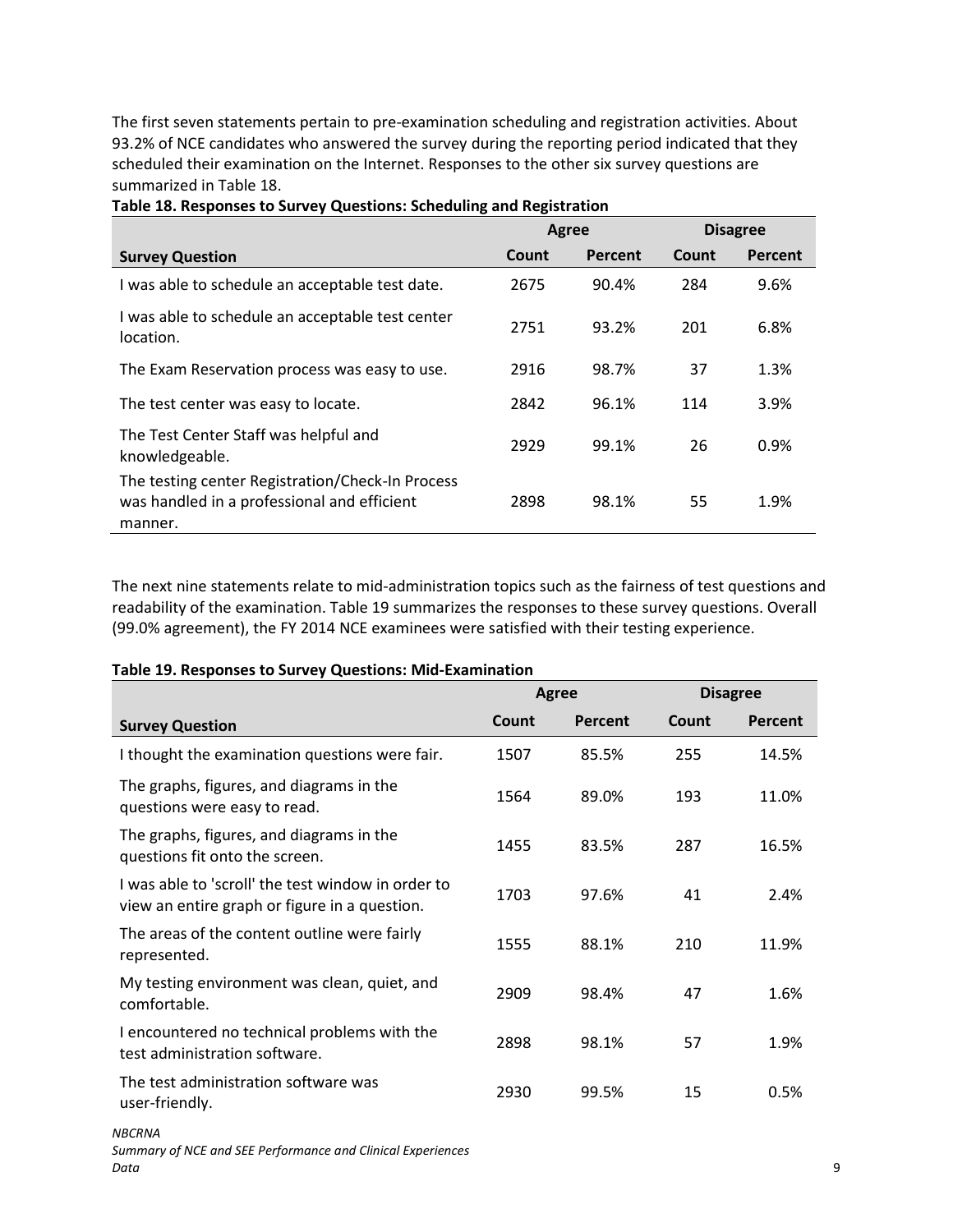| Overall, I was satisfied with my testing | 2918 | 99.0% | 1.0% |
|------------------------------------------|------|-------|------|
| experience.                              |      |       |      |

Since August 2009, NBCRNA has administered alternative questions formats on the NCE in addition to traditional multiple-choice items. These question formats include multiple correct response (MCR, where the examinee is asked to select an indicated number of correct responses), short answer/calculation (SA, where the examinee types in short, numerical responses), drag and drop (used for matching or ordering questions), and hotspot (in which an examinee points and clicks on the correct region of an image). A random sample ( $N = 1,763$ ) of examinees was given the opportunity to record feedback on these question formats. Table 20 summarizes the responses to six survey questions related to the MCR, SA, drag and drop, and hotspot question formats.

|                                                                                           |       | Agree   |       | <b>Disagree</b> |
|-------------------------------------------------------------------------------------------|-------|---------|-------|-----------------|
| <b>Survey Question</b>                                                                    | Count | Percent | Count | <b>Percent</b>  |
| The questions in the Multiple Correct<br>Response format were fair.                       | 1551  | 88.0%   | 212   | 12.0%           |
| The questions in the Short Answer/Calculation<br>format were fair.                        | 1645  | 93.6%   | 113   | 6.4%            |
| The questions in the Drag and Drop format<br>were fair.                                   | 1671  | 94.9%   | 90    | 5.1%            |
| The questions in the Hotspot format were fair.                                            | 1549  | 87.9%   | 214   | 12.1%           |
| I understood how to respond to the questions<br>in the alternative formats.               | 1721  | 98.0%   | 36    | 2.0%            |
| I needed help figuring out how to respond to<br>the questions in the alternative formats. | 570   | 32.4%   | 1187  | 67.6%           |

#### **Table 20. Responses to Survey Questions: Alternative Question Formats**

Responses to the last three items on the exit survey, addressing methods that candidates used to prepare for the examination, are summarized in Table 21. Of the NCE examinees testing in FY 2014, 60.1% stated that the SEE helped them. The majority (94.1%) attended a review course while only 5.9% did not. Finally, over 75% reported that their nurse anesthesia educational program featured computerized testing.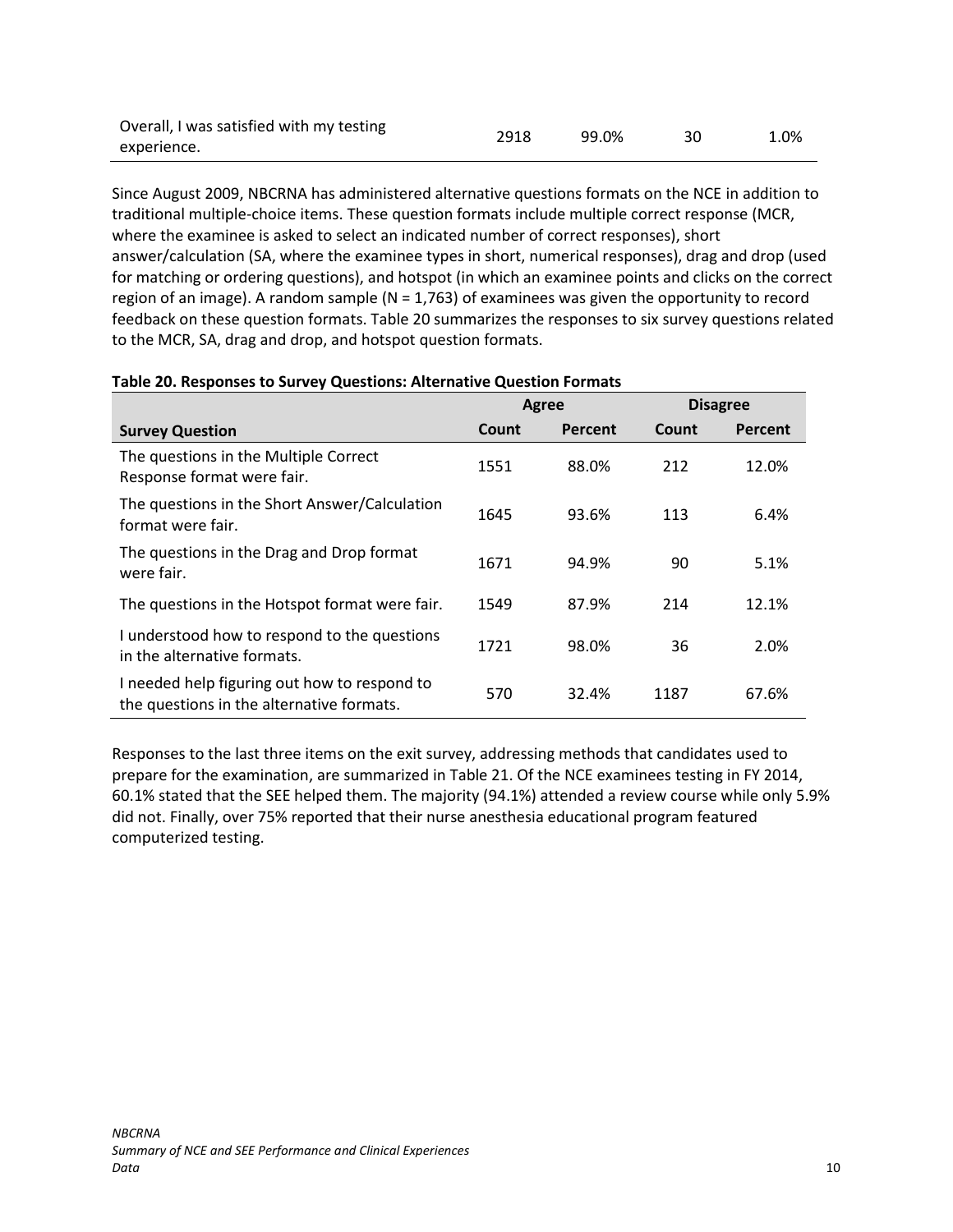| <b>Survey Question</b>                                                                                  | <b>Response</b>                          | Count | Percent |
|---------------------------------------------------------------------------------------------------------|------------------------------------------|-------|---------|
| Taking the SEE helped                                                                                   | Agree                                    | 992   | 60.1%   |
| prepare me to take the<br>certification examination.                                                    | <b>Disagree</b>                          | 659   | 39.9%   |
| If you took a review course in                                                                          | Valley Anesthesia                        | 1,016 | 57.2%   |
| preparation for this                                                                                    | Core Concepts                            | 109   | 6.1%    |
| examination, please indicate                                                                            | <b>Howard Review</b>                     | 2     | 0.1%    |
| below which review course                                                                               | <b>R&amp;R Board Review</b>              | 2     | 0.1%    |
| you took.                                                                                               | Prodigy Anesthesia                       | 497   | 28.0%   |
|                                                                                                         | <b>CRNA Secrets</b>                      | 3     | 0.2%    |
|                                                                                                         | Review Course at the AANA Annual Meeting | 1     | 0.1%    |
|                                                                                                         | NARC4U                                   | 11    | 0.6%    |
|                                                                                                         | Other commercial                         | 9     | 0.5%    |
|                                                                                                         | Course Organized by My Program           | 20    | 1.1%    |
|                                                                                                         | Did Not Take                             | 105   | 5.9%    |
| Please indicate below if your                                                                           | Yes                                      | 1345  | 75.9%   |
| nurse anesthesia educational<br>program featured any<br>academic tests using<br>computer based testing. | No                                       | 426   | 24.1%   |

#### **Table 21. Responses to Survey Questions: Preparation for the NCE**

#### <span id="page-12-0"></span>**Demographic Characteristics of the SEE Candidate Population, FY 2014**

The following tables summarize performance on the SEE according to demographic variables, including gender, age, clinical background, and degree. Within each demographic, the scores are presented by year in the program. Table 22 summarizes SEE scores by gender: 38.5% of SEE examinees were male, 61.5% female. The mean total score for Year 2 examinees (399.0) was higher than the mean total score for Year 1 examinees (384.8). The mean SEE score for the Year 3 students was 403.5, higher than both Year 1 and Year 2 examinees. In addition, summaries of SEE total scores and domain-level information can be found in Table A3 of the Appendix.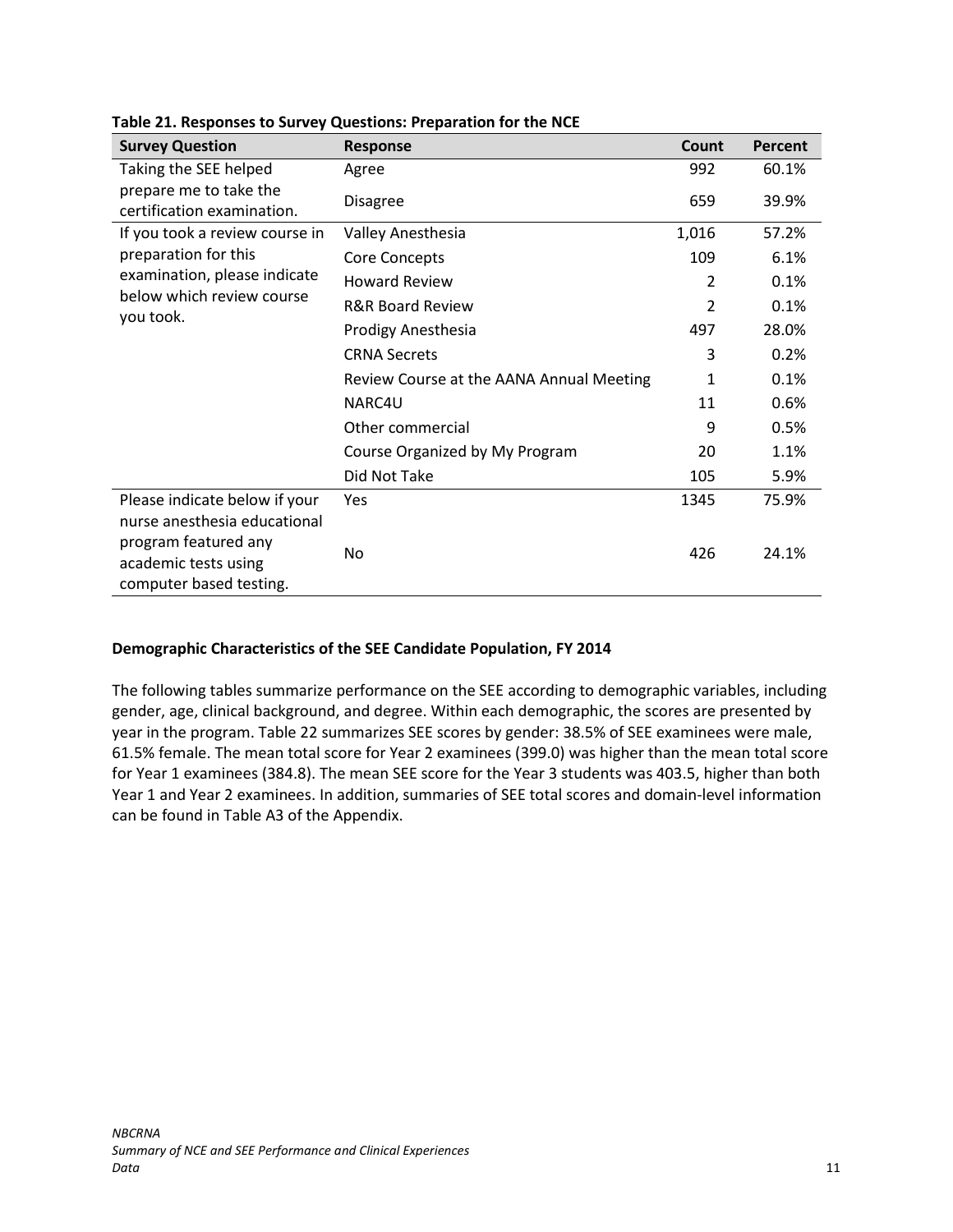|                     |        |       |       | <b>Standard</b>  |
|---------------------|--------|-------|-------|------------------|
| <b>Program Year</b> | Gender | Count | Mean  | <b>Deviation</b> |
| Year 1              | Female | 331   | 380.3 | 40.7             |
|                     | Male   | 227   | 391.3 | 38.0             |
|                     | Total  | 558   | 384.8 | 40.0             |
| Year 2              | Female | 1292  | 395.3 | 41.2             |
|                     | Male   | 817   | 404.9 | 42.6             |
|                     | Total  | 2109  | 399.0 | 42.0             |
| Year 3 and above    | Female | 319   | 399.5 | 41.8             |
|                     | Male   | 173   | 410.7 | 42.7             |
|                     | Total  | 492   | 403.5 | 42.4             |
| <b>Total</b>        | Female | 1942  | 393.5 | 41.7             |
|                     | Male   | 1217  | 403.2 | 42.2             |
|                     | Total  | 3159  | 397.2 | 42.1             |

**Table 22. SEE Candidate Performance by Gender and Program Year, FY 2014**

Table 23 summarizes SEE scores by age group. The average age of Year 1 SEE examinees was 30.5 years. The average age of Year 2 SEE examinees was 31.9 years. The average age of Year 3 SEE examinees was 32.7 years. The mean age of all SEE examinees during the period was 31.8 years, on average just over one year younger than the sample of first-time NCE examinees. The largest age group was composed of examinees under the age of 30 (42.0%). Examinees between the ages of 30 and 35 comprised a slightly smaller subgroup (37.2%). In general, examinees between 30 and 35 scored slightly higher on the SEE than examinees in other age groups.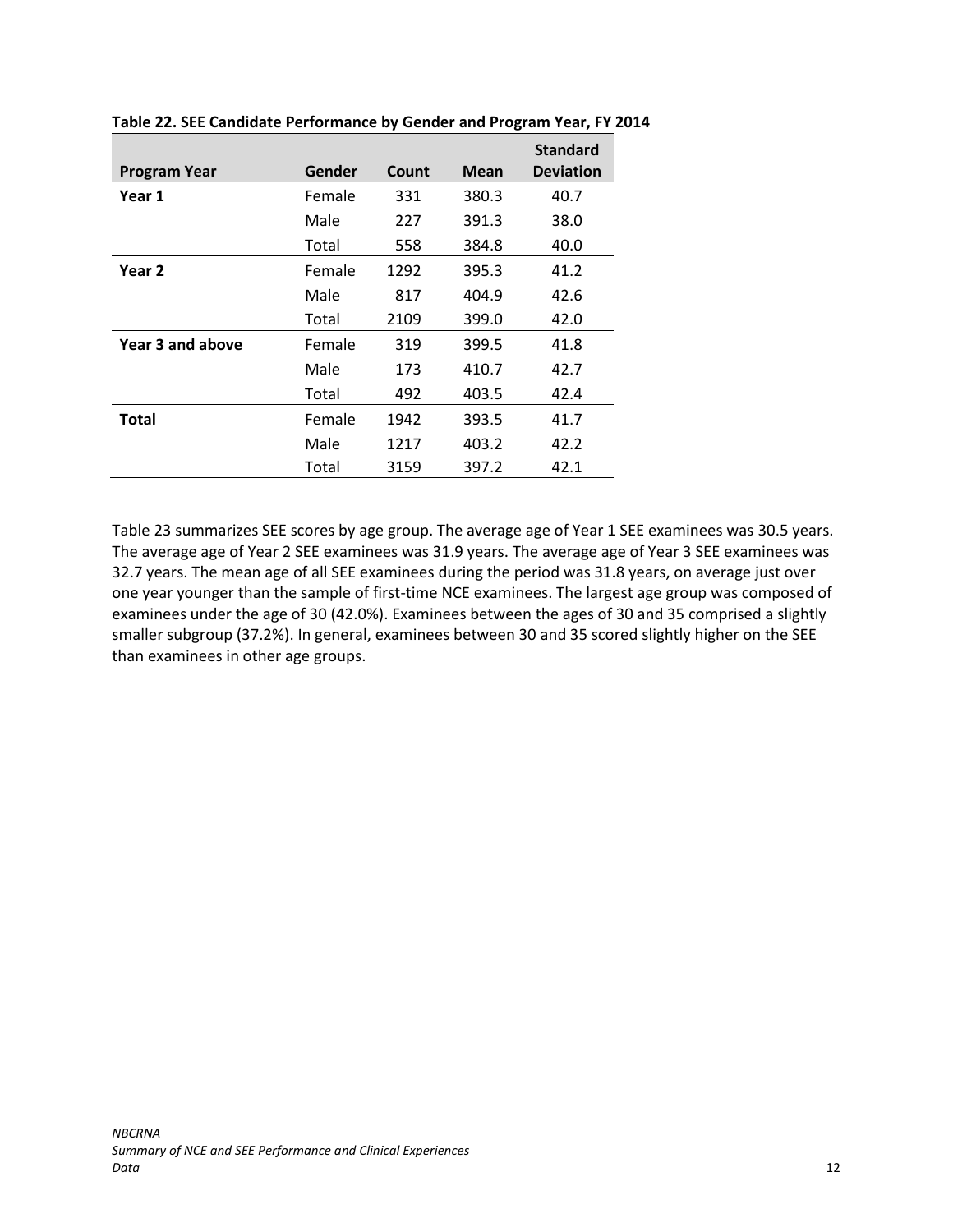|                     |             |       |             | <b>Standard</b>  |
|---------------------|-------------|-------|-------------|------------------|
| <b>Program Year</b> | Age         | Count | <b>Mean</b> | <b>Deviation</b> |
| Year 1              | Under 30    | 274   | 383.6       | 39.0             |
|                     | $30 - 35$   | 202   | 388.7       | 39.2             |
|                     | $36 - 39$   | 50    | 381.9       | 43.2             |
|                     | 40 and over | 32    | 374.5       | 46.8             |
|                     | Total       | 558   | 384.8       | 40.0             |
| Year <sub>2</sub>   | Under 30    | 880   | 400.6       | 42.1             |
|                     | $30 - 35$   | 785   | 400.4       | 40.8             |
|                     | $36 - 39$   | 207   | 396.8       | 42.9             |
|                     | 40 and over | 237   | 390.8       | 44.0             |
|                     | Total       | 2109  | 399.0       | 42.0             |
| Year 3 and above    | Under 30    | 172   | 405.4       | 42.6             |
|                     | $30 - 35$   | 188   | 403.4       | 42.5             |
|                     | $36 - 39$   | 69    | 401.4       | 46.9             |
|                     | 40 and over | 63    | 400.4       | 36.8             |
|                     | Total       | 492   | 403.5       | 42.4             |
| <b>Total</b>        | Under 30    | 1326  | 397.7       | 42.2             |
|                     | $30 - 35$   | 1175  | 398.9       | 41.1             |
|                     | $36 - 39$   | 326   | 395.5       | 44.1             |
|                     | 40 and over | 332   | 391.1       | 43.4             |
|                     | Total       | 3159  | 397.2       | 42.1             |

**Table 23. SEE Candidate Performance by Age and Program Year, FY 2014**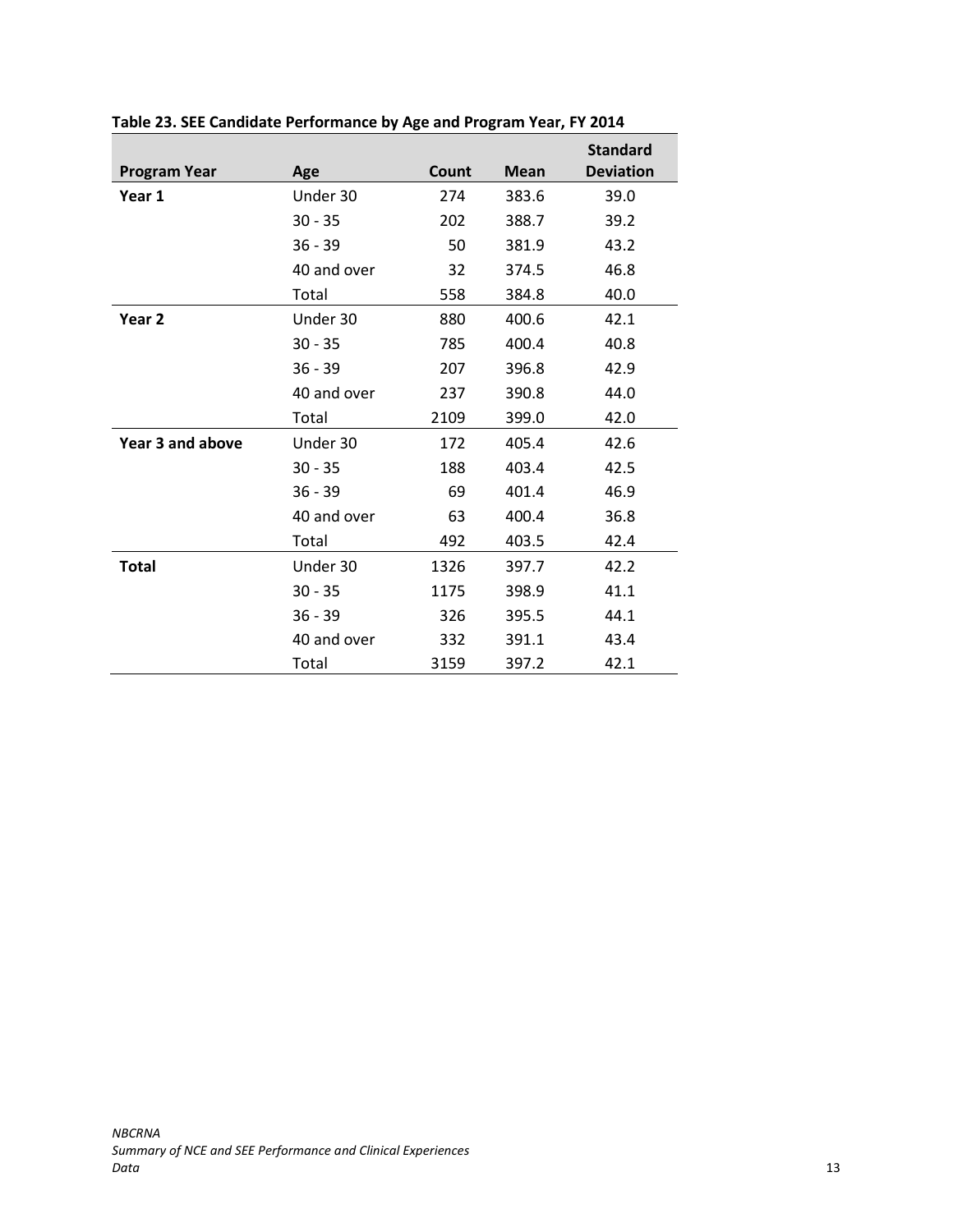Table 24 displays summaries of SEE scores by clinical background. Overall, the most commonly identified clinical setting was ICU/CCU (25.4%), although examinees in Year 3 or above report SICU, Trauma ICU, and MICU more often than ICU/CCU.

| Program           | <b>Clinical</b>   |                         |             | <b>Std</b> | Program      | <b>Clinical</b>   |              |             | <b>Std</b> |
|-------------------|-------------------|-------------------------|-------------|------------|--------------|-------------------|--------------|-------------|------------|
| Year              | <b>Background</b> | Count                   | <b>Mean</b> | <b>Dev</b> | Year         | <b>Background</b> | Count        | <b>Mean</b> | <b>Dev</b> |
|                   |                   |                         |             |            | Year 3 &     |                   |              |             |            |
| Year 1            | <b>CCU</b>        | 48                      | 390.1       | 44.5       | above        | <b>CCU</b>        | 50           | 399.5       | 50.4       |
|                   | ER                | 13                      | 401.6       | 33.4       |              | ER                | 24           | 418.1       | 37.0       |
|                   | ICU/CCU           | 196                     | 383.3       | 42.4       |              | ICU/CCU           | 85           | 403.1       | 38.1       |
|                   | <b>MICU</b>       | 52                      | 388.8       | 37.1       |              | MICU              | 74           | 402.1       | 44.4       |
|                   | <b>NEURO ICU</b>  | 35                      | 398.6       | 38.2       |              | <b>NEURO ICU</b>  | 15           | 398.5       | 36.5       |
|                   | <b>NICU</b>       | 9                       | 373.2       | 51.7       |              | <b>NICU</b>       | 8            | 401.1       | 47.7       |
|                   | OR                | $\overline{\mathbf{4}}$ | 378.0       | 35.1       |              | OR                | 17           | 391.7       | 63.4       |
|                   | PACU              | 51                      | 380.9       | 36.9       |              | PACU              | $\mathbf{1}$ | 397.0       | ---        |
|                   | PICU              | 5                       | 374.8       | 35.7       |              | PICU              | 13           | 404.2       | 36.8       |
|                   | SICU              | 16                      | 383.2       | 36.1       |              | SICU              | 22           | 401.2       | 36.9       |
|                   | Trauma ICU        | 99                      | 385.2       | 36.2       |              | Trauma ICU        | 109          | 403.9       | 38.7       |
|                   | Other             | 30                      | 366.9       | 38.1       |              | Other             | 74           | 407.1       | 44.5       |
|                   | Total             | 558                     | 384.8       | 40.0       |              | Total             | 492          | 403.5       | 42.4       |
| Year <sub>2</sub> | <b>CCU</b>        | 276                     | 401.3       | 36.6       | <b>Total</b> | CCU               | 374          | 399.6       | 39.8       |
|                   | ER                | 91                      | 397.7       | 46.5       |              | ER                | 128          | 401.9       | 44.2       |
|                   | ICU/CCU           | 521                     | 398.7       | 42.6       |              | ICU/CCU           | 802          | 395.4       | 42.6       |
|                   | <b>MICU</b>       | 230                     | 401.8       | 43.4       |              | MICU              | 356          | 399.9       | 42.9       |
|                   | <b>NEURO ICU</b>  | 34                      | 396.5       | 41.2       |              | <b>NEURO ICU</b>  | 84           | 397.7       | 38.7       |
|                   | <b>NICU</b>       | 64                      | 387.4       | 41.7       |              | <b>NICU</b>       | 81           | 387.2       | 43.3       |
|                   | OR                | 22                      | 392.2       | 38.3       |              | OR                | 43           | 390.7       | 48.7       |
|                   | PACU              | 147                     | 403.3       | 45.5       |              | PACU              | 199          | 397.5       | 44.3       |
|                   | PICU              | 21                      | 414.4       | 50.0       |              | PICU              | 39           | 405.9       | 45.2       |
|                   | SICU              | 67                      | 398.0       | 41.2       |              | SICU              | 105          | 396.4       | 39.7       |
|                   | Trauma ICU        | 435                     | 399.3       | 40.6       |              | Trauma ICU        | 643          | 397.9       | 40.0       |
|                   | Other             | 201                     | 394.2       | 43.5       |              | Other             | 305          | 394.7       | 44.5       |
|                   | Total             | 2109                    | 399.0       | 42.0       |              | Total             | 3159         | 397.2       | 42.1       |

**Table 24. SEE Candidate Performance by Clinical Background and Program Year, FY 2014**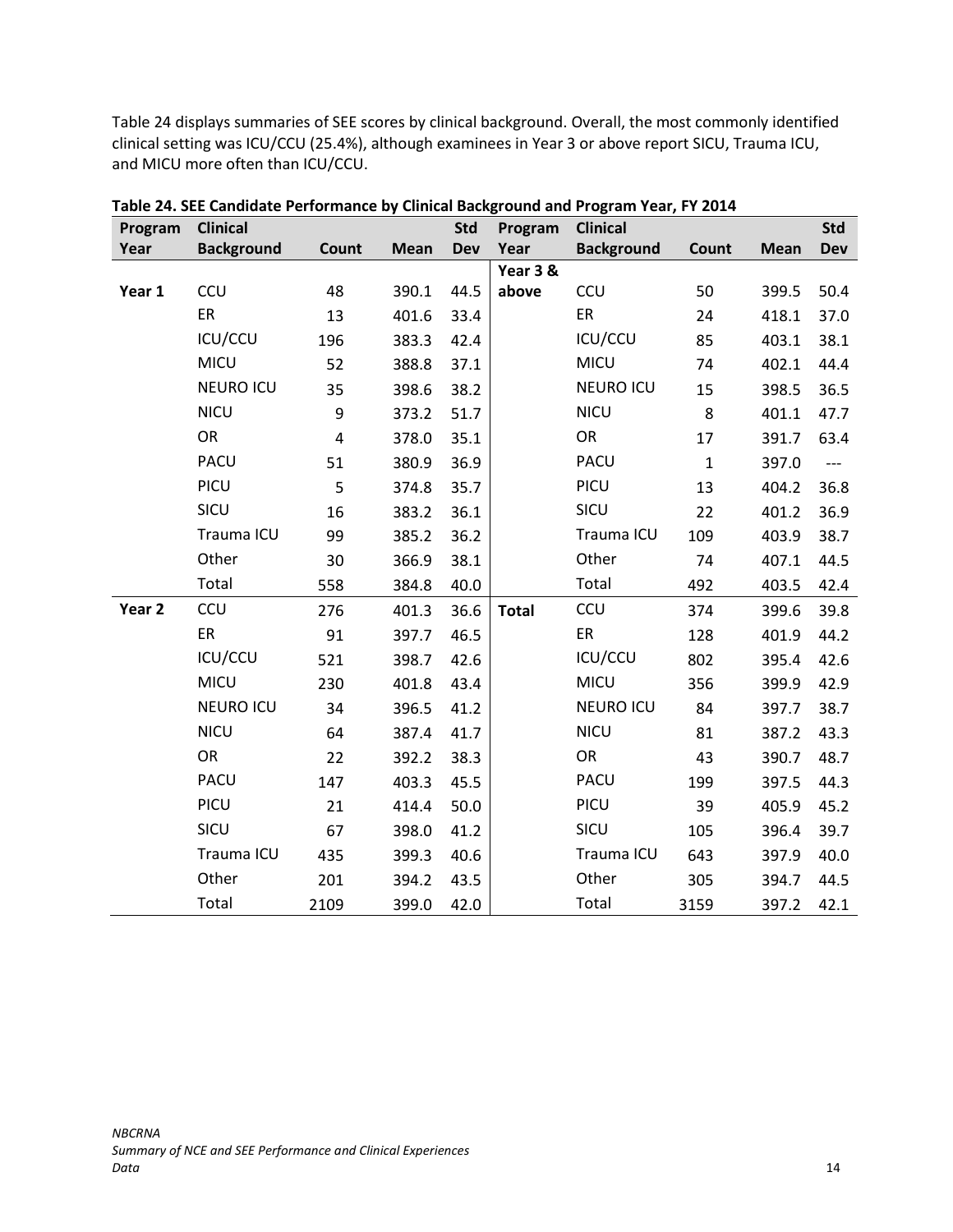Table 25 displays summaries of SEE scores by degree to be attained. Please note that the totals within year-in-program in Table 25 may not match previous tables, due to the removal of students who were either dismissed or chose to withdraw from their educational program. Over 56.3% of the FY 2014 SEE examinees were enrolled in MSN degree programs. A smaller number of SEE examinees (210) were students coming out of doctoral programs. This number represents 6.6% of the entire FY 2014 SEE testing population. Score comparisons made among groups represented in these tables should be made with caution because some of the subgroups reflect small sample sizes.

|                     |                                 |       |             | <b>Standard</b>  |
|---------------------|---------------------------------|-------|-------------|------------------|
| <b>Program Year</b> | <b>Degree Upon Completion</b>   | Count | <b>Mean</b> | <b>Deviation</b> |
| Year 1              | <b>MS Anesthesia</b>            | 14    | 372.9       | 31.8             |
|                     | <b>MS Nurse Anesthesia</b>      | 195   | 396.4       | 34.6             |
|                     | <b>MS Nursing Major</b>         | 280   | 381.4       | 41.6             |
|                     | <b>Other Masters</b>            | 64    | 367.5       | 41.7             |
|                     | <b>Post Masters Certificate</b> | 5     | 369.6       | 12.3             |
|                     | Total                           | 558   | 384.8       | 40.0             |
| Year <sub>2</sub>   | <b>MS Anesthesia</b>            | 26    | 405.4       | 33.1             |
|                     | <b>MS Nurse Anesthesia</b>      | 562   | 398.8       | 42.0             |
|                     | <b>MS Nursing Major</b>         | 1264  | 401.6       | 40.8             |
|                     | <b>Other Masters</b>            | 163   | 389.7       | 39.1             |
|                     | <b>Post Masters Certificate</b> | 17    | 393.7       | 51.6             |
|                     | Doctoral                        | 77    | 376.8       | 57.2             |
|                     | Total                           | 2109  | 399.0       | 42.0             |
| Year 3 and above    | <b>MS Nurse Anesthesia</b>      | 92    | 401.4       | 45.8             |
|                     | <b>MS Nursing Major</b>         | 236   | 405.8       | 41.6             |
|                     | <b>Other Masters</b>            | 31    | 413.4       | 29.9             |
|                     | Doctoral                        | 133   | 398.5       | 43.5             |
|                     | Total                           | 492   | 403.5       | 42.4             |
| Total               | <b>MS Anesthesia</b>            | 40    | 394.0       | 35.8             |
|                     | <b>MS Nurse Anesthesia</b>      | 849   | 398.6       | 40.8             |
|                     | <b>MS Nursing Major</b>         | 1780  | 399.0       | 41.7             |
|                     | <b>Other Masters</b>            | 258   | 387.0       | 41.0             |
|                     | <b>Post Masters Certificate</b> | 22    | 388.2       | 46.6             |
|                     | Doctoral                        | 210   | 390.5       | 50.0             |
|                     | Total                           | 3159  | 397.2       | 42.1             |

**Table 25. SEE Candidate Performance by Graduate Degree and Program Year, FY 2014**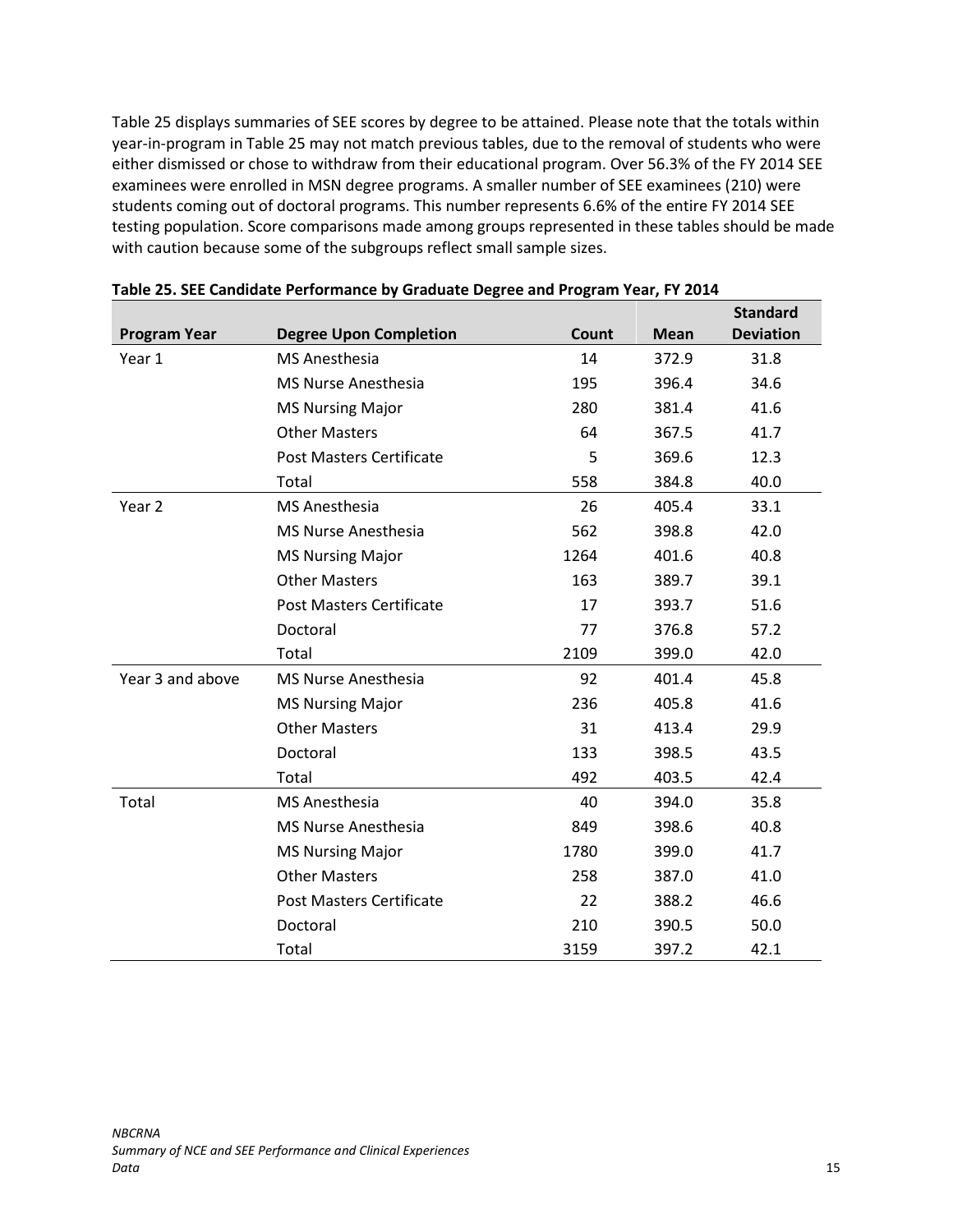#### **Appendix**

| <b>Reporting Period</b>       | <b>Percent Passing</b> |  |
|-------------------------------|------------------------|--|
| 2007                          | 93.1                   |  |
| 2008* (Graduates 2007 – 2008) | 89.9                   |  |
| 2009 (Graduates after 2008)   | 87.7                   |  |
| 2010                          | 88.9                   |  |
| 2011                          | 89.1                   |  |
| FY 2012                       | 88.5                   |  |
| FY 2013                       | 88.4                   |  |
| FY 2014**                     | 87.8                   |  |

#### <span id="page-17-0"></span>**Table A1. NCE Pass Rate Trends – First-Time Candidates 2007 through August 31, 2014**

\*Passing standard increased in August 2008

\*\*Passing standard increased in January 2014

#### **Table A2. Descriptive Statistics for NCE Scores and Domain-Level Information – First-Time Candidates FY 2014**

|                                            |             | <b>Standard</b>  |
|--------------------------------------------|-------------|------------------|
|                                            | <b>Mean</b> | <b>Deviation</b> |
| <b>Total Score</b>                         | 497.9       | 42.5             |
| <b>Basic Science</b>                       | 506.8       | 61.1             |
| Equipment, Instrumentation, and Technology | 501.3       | 69.4             |
| <b>Basic Principles of Anesthesia</b>      | 502.0       | 54.4             |
| <b>Advanced Principles of Anesthesia</b>   | 497.4       | 54.6             |

#### **Table A3. Descriptive Statistics for SEE Scores and Domain-Level Information, FY 2014**

|                                      | 1st Year in |           | 2nd Year in |           | 3rd Year in |           |       |           |
|--------------------------------------|-------------|-----------|-------------|-----------|-------------|-----------|-------|-----------|
|                                      | Program     |           | Program     |           | Program     |           | All   |           |
|                                      | Avg         | <b>SD</b> | Avg         | <b>SD</b> | Avg         | <b>SD</b> | Avg   | <b>SD</b> |
| Total                                | 384.8       | 40.0      | 399.0       | 42.0      | 403.7       | 42.4      | 397.2 | 42.1      |
| Professional and Legal Aspects       | 385.5       | 62.1      | 400.0       | 62.6      | 410.2       | 62.7      | 399.0 | 62.9      |
| Anatomy, Physiology, Pathophysiology | 389.7       | 51.8      | 404.6       | 56.3      | 406.1       | 56.5      | 402.2 | 55.9      |
| Pharmacology                         | 390.9       | 54.8      | 404.3       | 55.4      | 406.8       | 56.1      | 402.4 | 55.7      |
| <b>Basic Principles</b>              | 394.6       | 59.6      | 403.0       | 60.2      | 411.7       | 61.7      | 402.8 | 60.4      |
| <b>Advanced Principles</b>           | 388.3       | 55.1      | 405.1       | 58.4      | 410.9       | 57.9      | 402.9 | 58.1      |